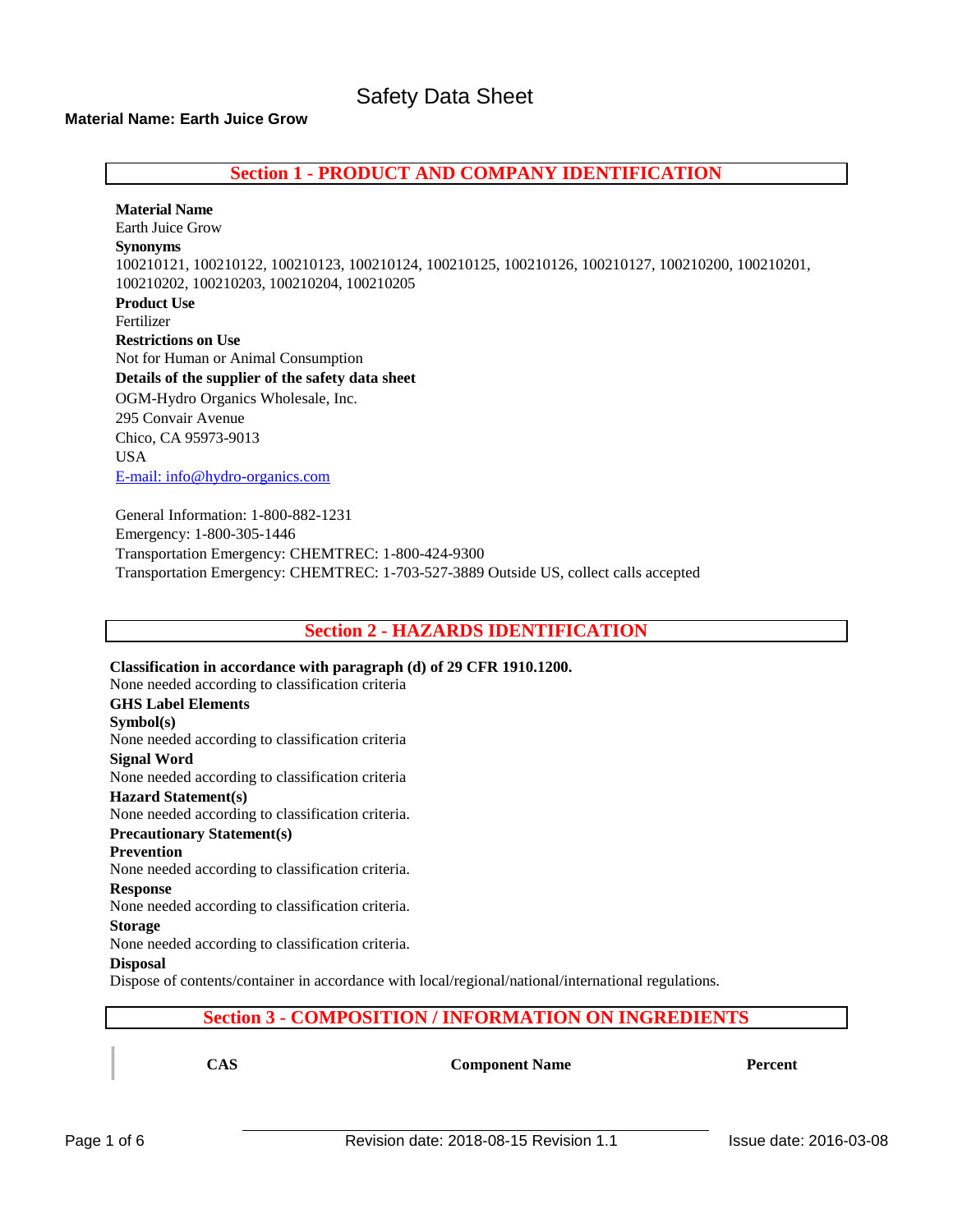## **Material Name: Earth Juice Grow**

| Non Hazardous                                                                                                  | 100 |  |  |
|----------------------------------------------------------------------------------------------------------------|-----|--|--|
| <b>Section 4 - FIRST AID MEASURES</b>                                                                          |     |  |  |
| <b>Inhalation</b>                                                                                              |     |  |  |
| IF INHALED: Remove person to fresh air and keep at rest in a position comfortable for breathing. Get medical   |     |  |  |
| advice/attention if you feel unwell.                                                                           |     |  |  |
| <b>Skin</b>                                                                                                    |     |  |  |
| IF ON SKIN (or hair): Remove/take off immediately all contaminated clothing. Rinse skin with water/shower. Get |     |  |  |
| medical attention if irritation develops or persists.                                                          |     |  |  |
| Eyes                                                                                                           |     |  |  |
| IF IN EYES: Rinse cautiously with water for several minutes. Remove contact lenses, if present and easy to do. |     |  |  |
| Continue rinsing. If eye irritation persists: Get medical advice/attention.                                    |     |  |  |
| <b>Ingestion</b>                                                                                               |     |  |  |
| IF SWALLOWED: Rinse mouth. Do NOT induce vomiting. Get medical advice/attention if you feel unwell.            |     |  |  |
| <b>Most Important Symptoms/Effects</b>                                                                         |     |  |  |
| Acute                                                                                                          |     |  |  |
| Direct contact with the eyes may cause irritation.                                                             |     |  |  |
| <b>Delayed</b>                                                                                                 |     |  |  |
| No information available                                                                                       |     |  |  |
| <b>Note to Physicians</b>                                                                                      |     |  |  |
| Treat symptomatically and supportively.                                                                        |     |  |  |
| <b>Section 5 - FIRE FIGHTING MEASURES</b>                                                                      |     |  |  |

**Extinguishing Media Suitable Extinguishing Media** Use carbon dioxide, regular dry chemical, regular foam or water. **Unsuitable Extinguishing Media** Water may be ineffective. **Special Hazards Arising from the Chemical** No information available **Hazardous Combustion Products** None known

# **Advice for firefighters**

Wear suitable protective clothing.

# **Fire Fighting Measures**

Wear full protective fire fighting gear including self contained breathing apparatus (SCBA) for protection against possible exposure.

# **Section 6 - ACCIDENTAL RELEASE MEASURES**

# **Personal Precautions, Protective Equipment and Emergency Procedures**

Avoid contact with eyes. Wear personal protective clothing and equipment.

# **Methods and Materials for Containment and Cleaning Up**

Stop leak if safe to do so. Collect with absorbent into suitable container. Dispose in accordance with all applicable regulations.

# **Environmental Precautions**

Avoid release to the environment. Prevent entry into sewers, drains, ditches, underground or confined spaces and waterways.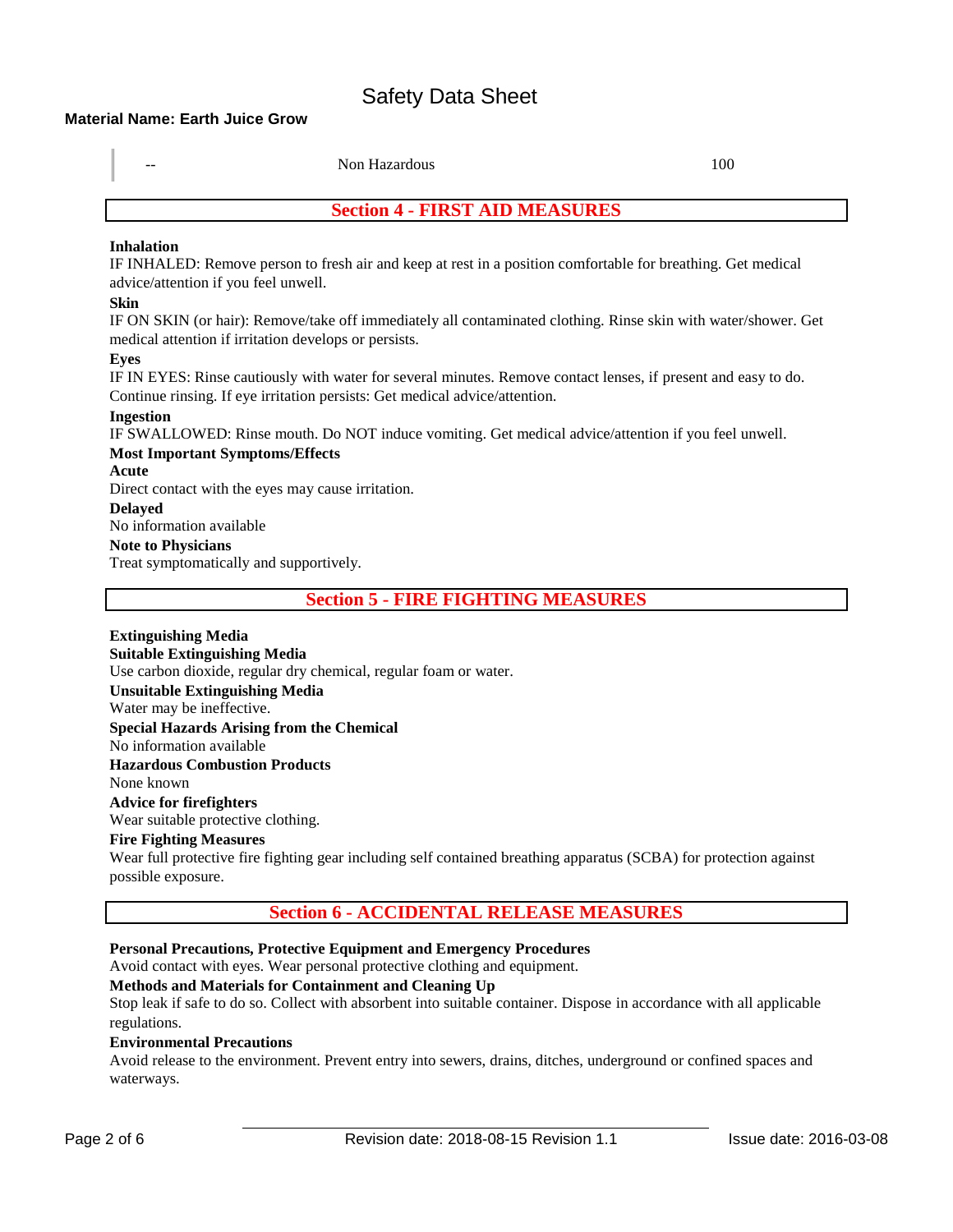# **Material Name: Earth Juice Grow**

# **Section 7 - HANDLING AND STORAGE**

### **Precautions for Safe Handling**

Observe good hygiene and safety practices when handling this product. Avoid contact with eyes. Do not ingest. Seek medical attention if material is ingested. Do not eat, drink or smoke when using this product. Wash thoroughly after handling.

# **Conditions for Safe Storage, Including any Incompatibilities**

Keep container tightly closed in a cool, well-ventilated place. Keep dry.

#### **Incompatible Materials**

None known

# **Section 8 - EXPOSURE CONTROLS / PERSONAL PROTECTION**

## **Component Exposure Limits**

The following constituents are the only constituents of the product which have a PEL, TLV or other recommended exposure limit. At this time, the other constituents have no known exposure limits.

**EU - Occupational Exposure (98/24/EC) - Binding Biological Limit Values and Health Surveillance Measures** There are no biological limit values for any of this product's components.

#### **ACGIH - Threshold Limit Values - Biological Exposure Indices (BEI)**

There are no biological limit values for any of this product's components.

#### **Engineering Controls**

If exposure limits have not been established, maintain airborne levels to an acceptable level. Maintain eye wash fountain and quick-drench shower in work area.

#### **Individual Protection Measures, such as Personal Protective Equipment**



## **Eye/face protection**

Wear appropriate safety glasses to prevent eye contact.

#### **Skin Protection**

Protective clothing is not required, but recommended.

#### **Respiratory Protection**

Where concentrations exceed exposure limits or airborne exposure is likely, use NIOSH approved respiratory protection equipment appropriate for the material and its components.

#### **Glove Recommendations**

Protective gloves are not required, but recommended.

# **Section 9 - PHYSICAL AND CHEMICAL PROPERTIES**

| Appearance                 | thick dark brown liquid | <b>Physical State</b>            | liquid        |
|----------------------------|-------------------------|----------------------------------|---------------|
| Odor                       | organic/earthy          | <b>Color</b>                     | dark brown    |
| <b>Odor Threshold</b>      | Not available           | pH                               |               |
| <b>Melting Point</b>       | Not available           | <b>Boiling Point</b>             | Not available |
| <b>Freezing point</b>      | Not available           | <b>Evaporation Rate</b>          | Not available |
| <b>Boiling Point Range</b> | Not available           | <b>Flammability</b> (solid, gas) | Not available |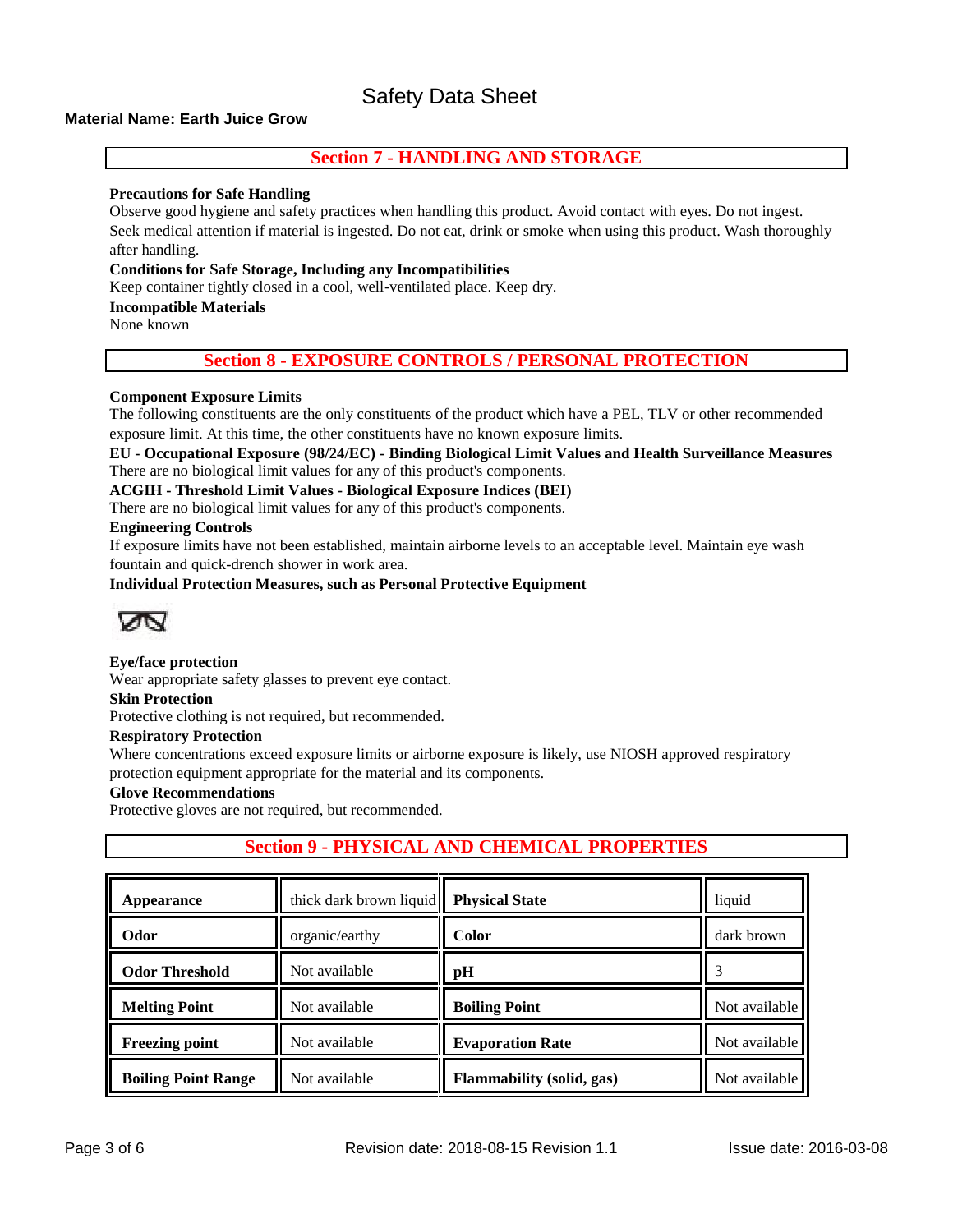# **Material Name: Earth Juice Grow**

| <b>Autoignition</b>                        | Not available  | <b>Flash Point</b>                              | Not available |
|--------------------------------------------|----------------|-------------------------------------------------|---------------|
| <b>Lower Explosive Limit</b> Not available |                | <b>Decomposition temperature</b>                | Not available |
| <b>Upper Explosive Limit</b>               | Not available  | <b>Vapor Pressure</b>                           | Not available |
| Vapor Density (air=1)                      | Not available  | <b>Specific Gravity (water=1)</b>               | Not available |
| <b>Water Solubility</b>                    | Mostly soluble | <b>Partition coefficient: n-octanol/waterll</b> | Not available |
| <b>Viscosity</b>                           | Not available  | Solubility (Other)                              | Not available |
| <b>Density</b>                             | 1.11           | <b>VOC</b>                                      | $0\%$         |
| <b>Molecular Weight</b>                    | Not available  |                                                 |               |

# **Section 10 - STABILITY AND REACTIVITY**

#### **Reactivity**

Under normal conditions, no hazard is expected. **Chemical Stability** Stable under normal conditions of use. **Possibility of Hazardous Reactions** Will not polymerize. **Conditions to Avoid** Avoid contact with water. Protect from freezing. Avoid extreme heat and cold. **Incompatible Materials** None known **Hazardous decomposition products** None known

**Section 11 - TOXICOLOGICAL INFORMATION**

## **Information on Likely Routes of Exposure**

#### **Inhalation**

Under normal conditions of use, no health effects are expected.

#### **Skin Contact**

Under normal conditions of use, no health effects are expected.

## **Eye Contact**

Direct contact with the eyes may cause irritation.

# **Ingestion**

Under normal conditions of use, no health effects are expected.

## **Acute and Chronic Toxicity**

## **Component Analysis - LD50/LC50**

The components of this material have been reviewed in various sources and no selected endpoints have been identified

#### **Immediate Effects**

Direct contact with the eyes may cause irritation.

## **Delayed Effects**

No information on significant adverse effects.

## **Irritation/Corrosivity Data**

Direct contact with the eyes may cause irritation.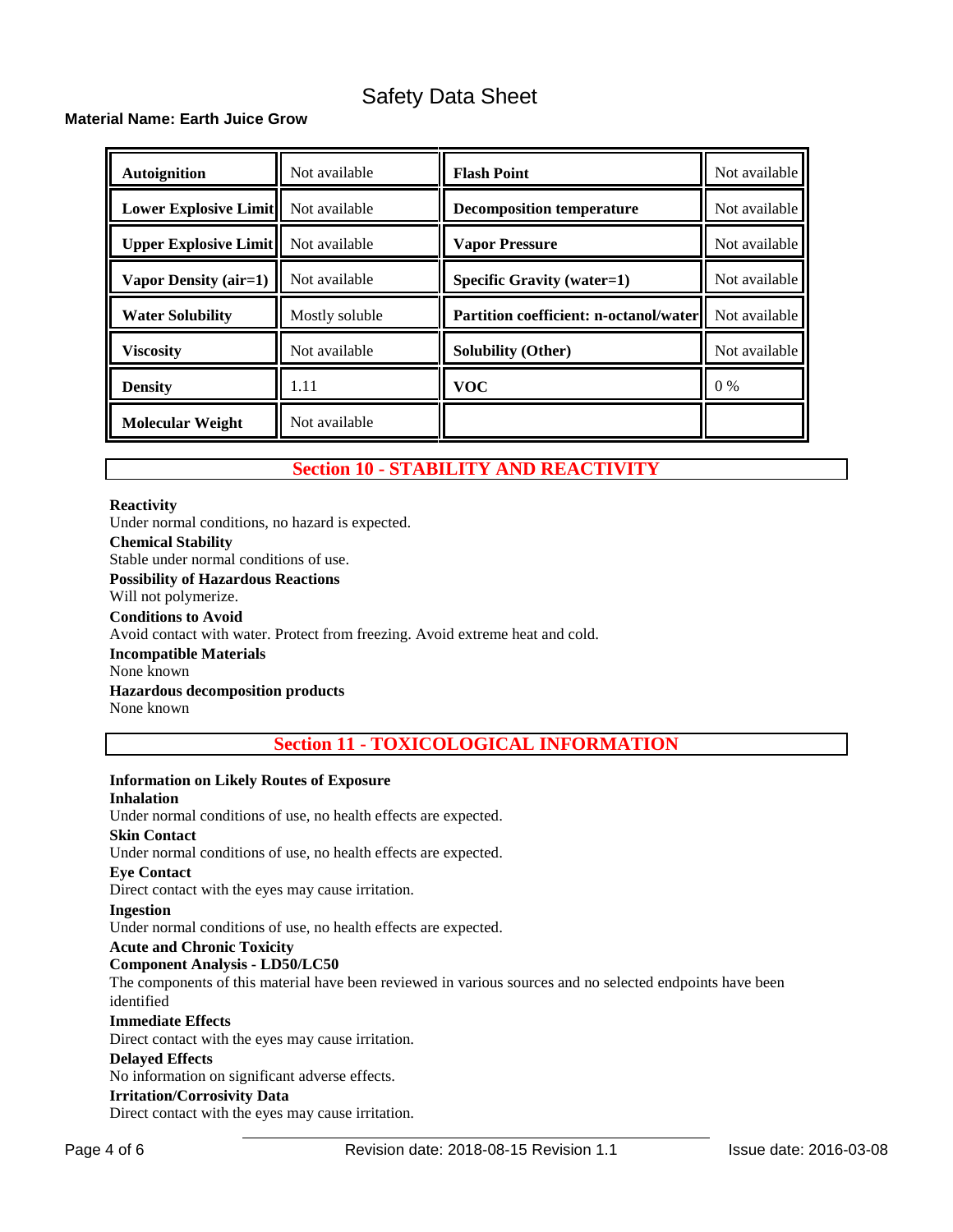## **Material Name: Earth Juice Grow**

**Respiratory Sensitization** No information on significant adverse effects. **Dermal Sensitization** No information on significant adverse effects. **Component Carcinogenicity** None of this product's components are listed by ACGIH, IARC, NTP, DFG or OSHA **Germ Cell Mutagenicity** No information on significant adverse effects. **Tumorigenic Data** No information on significant adverse effects. **Reproductive Toxicity** No information on significant adverse effects. **Specific Target Organ Toxicity - Single Exposure** No target organs identified **Specific Target Organ Toxicity - Repeated Exposure** No target organs identified **Aspiration hazard** No information on significant adverse effects. **Medical Conditions Aggravated by Exposure** No information on significant adverse effects.

# **Section 12 - ECOLOGICAL INFORMATION**

#### **Ecotoxicity**

Avoid release to the environment. **Persistence and Degradability**  No information available **Bioaccumulative Potential**  No information available

**Section 13 - DISPOSAL CONSIDERATIONS**

## **Disposal Methods**

This product, if discarded, is not expected to be a characteristic or listed hazardous waste. Dispose of contents/container in accordance with local/regional/national/international regulations.

**Section 14 - TRANSPORT INFORMATION**

**US DOT Information: UN/NA #:** Not regulated

**IATA Information: UN#:** Not regulated

**ICAO Information: UN#:** Not regulated

**IMDG Information:** 

**UN#:** Not regulated

# **Section 15 - REGULATORY INFORMATION**